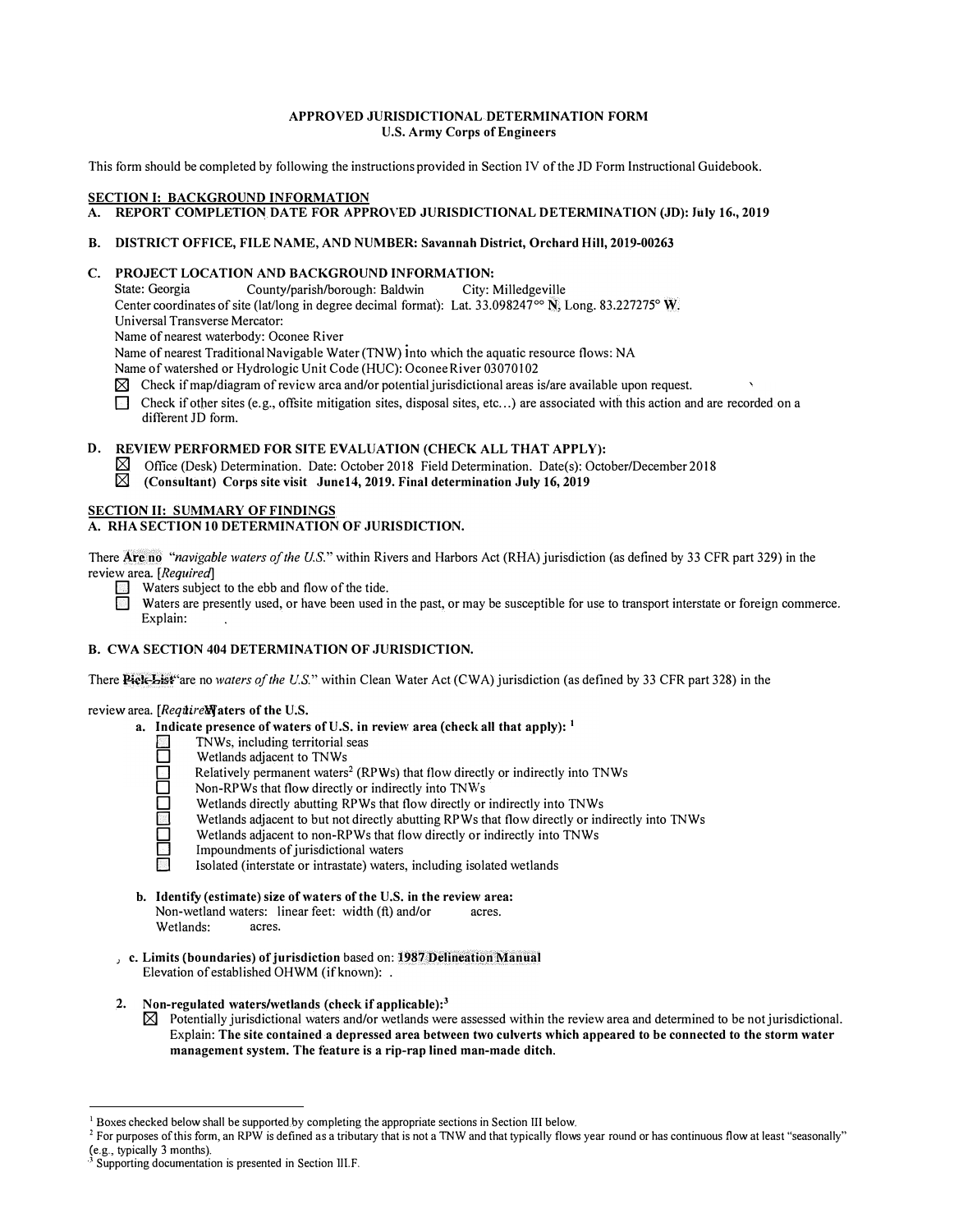# SECTION III: CWA ANALYSIS

## A. TNWs AND WETLANDS ADJACENT TO TNWs

The agencies will assert jurisdiction over TNWs and wetlands adjacent to TNWs. Ifthe aquatic resource is a TNW, complete Section III.A.I and Section 111.D.1. only; if the aquatic resource is a wetland adjacent to a TNW, complete Sections III.A.I and 2 and Section IIJ.D.1.; otherwise, see Section III.B below.

# 1. TNW

Identify TN W:

Summarize rationale supporting determination:

# 2. Wetland adjacent to TNW

Summarize rationale supporting conclusion that wetland is "adjacent":

# B. CHARACTERISTICS OF TRIBUTARY (THAT IS NOT A TNW) AND ITS ADJACENT WETLANDS (IF ANY):

This section summarizes information regarding characteristics of the tributary and its adjacent wetlands, if any, and it helps determine whether or not the standards for jurisdiction established under *Rapanos* have been met.

The agencies will assert jurisdiction over non-navigable tributaries ofTNWs where the tributaries are "relatively permanent waters" (RPWs), i.e. tributaries that typically flow year-round or have continuous flow at least seasonally (e.g., typically 3 months). A wetland that directly abuts an RPW is also jurisdictional. Ifthe aquatic resource is not a TNW, but has year-round (perennial) flow, skip to Section 111.D.2. Ifthe aquatic resource is a wetland directly abutting a tributary with perennial flow, skip to Section **111.D.4.** 

A wetland that is adjacent to but that does not directly abut an RPW requires a significant nexus evaluation. Corps districts and EPA regions will include in the record any available information that documents the existence of a significant nexus between a relatively permanent tributary that is not perennial (and its adjacent wetlands if any) and a traditional navigable water, even though a significant nexus finding is not required as a matter of law.

Ifthe waterbody<sup>4</sup>is not an RPW, or a wetland directly abutting an RPW, a JD will require additional data to determine if the waterbody has a significant nexus with a TNW. If the tributary has adjacent wetlands, the significant nexus evaluation must consider the tributary in combination with all of its adjacent wetlands. This significant nexus evaluation that combines, for analytical purposes, the tributary and all of its adjacent wetlands is used whether the review area identified in the JD request is the tributary, or its adjacent wetlands, or both. Ifthe JD covers a tributary with adjacent wetlands, complete Section IJI.B.1 for the tributary, Section IJI.B.2 for any onsite wetlands, and Section 111.B.3 for all wetlands adjacent to that tributary, both onsitc and offsite. The determination whether a significant nexus exists is determined in Section 111.C below.

1. Characteristics ofnon-TNWs that flow directly or indirectly into TNW

- (i) General Arca Conditions: Watershed size: Pick List Drainage area: 18 acres Average annual rainfall: 46.73 inches Average annual snowfall: inches
- (ii) Physical Characteristics:
	- (a) Relationship with TNW:

 $\Box$  Tributary flows directly into TNW.  $\Box$  Tributary flows through  $\frac{1}{2}$  tributaries before entering TNW.

Project waters are 1-2 river miles from TNW. Project waters are 1 (or less) river miles from RPW. Project waters are 1 (or less) aerial (straight) miles from TNW. Project waters are 1 (or less) aerial (straight) miles from RPW. Project waters cross or serve as state boundaries. Explain:

Identify flow route to TNW<sup>5</sup>: Review feature/Unamed tributary, Oconee River. Tributary stream order, ifknown: I.

<sup>4</sup> Note that the Instructional Guidebook contains additional infonnation regarding swales, ditches, washes, and erosional features generally and in the arid **West** 

<sup>5</sup> Flow route can be described by identifying, e.g., tributary a, which flows through the review area, to flow into tributary b, which then flows into TNW.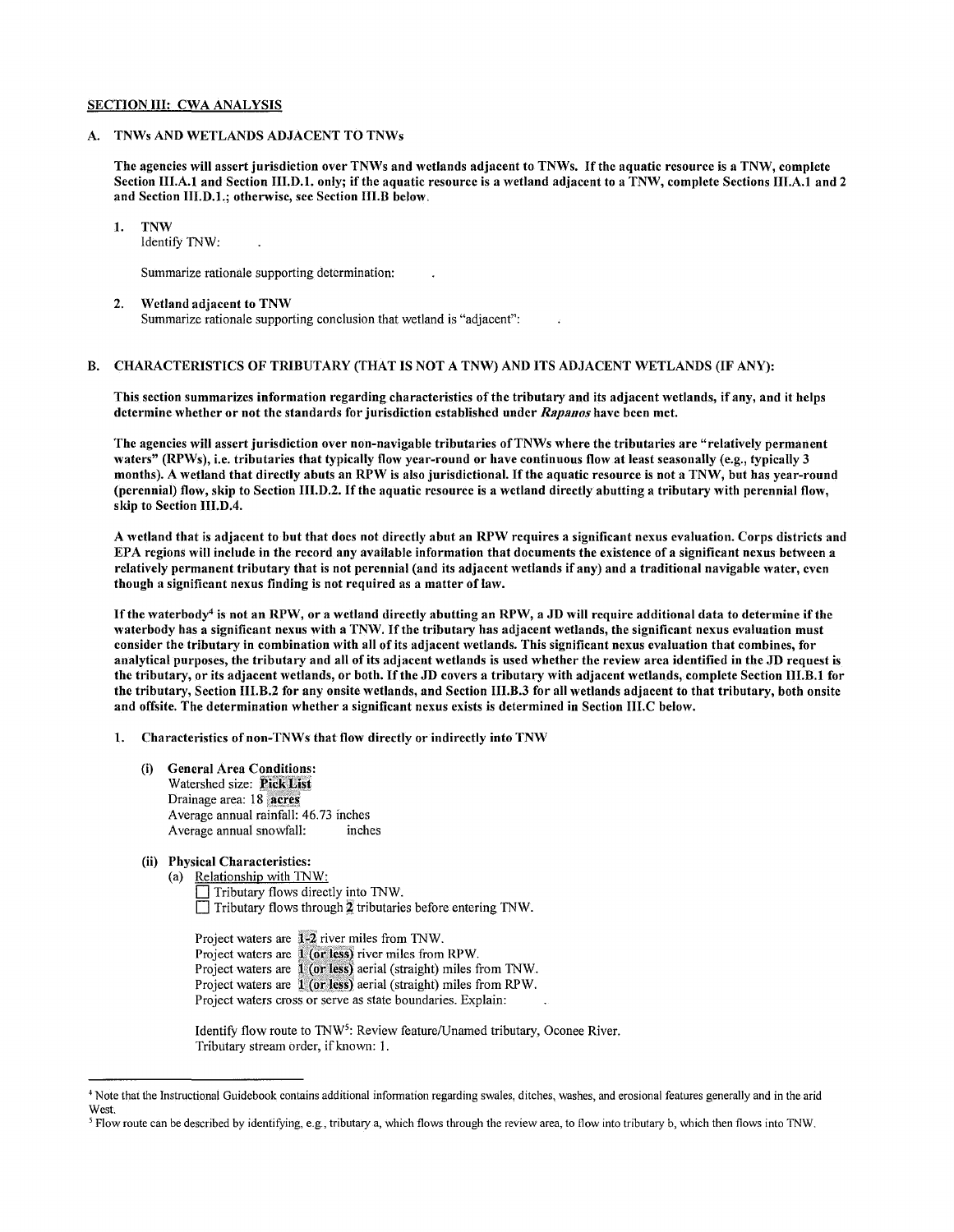|                                                                                                                                                                                                                                                         | (b) General Tributary Characteristics (check all that apply):<br>Tributary is:<br>Natural<br>Artificial (man-made). Explain:<br>Manipulated (man-altered). Explain:                                                                                                                                                                                                                                                                                                                                                                                                                                                                         |  |  |
|---------------------------------------------------------------------------------------------------------------------------------------------------------------------------------------------------------------------------------------------------------|---------------------------------------------------------------------------------------------------------------------------------------------------------------------------------------------------------------------------------------------------------------------------------------------------------------------------------------------------------------------------------------------------------------------------------------------------------------------------------------------------------------------------------------------------------------------------------------------------------------------------------------------|--|--|
|                                                                                                                                                                                                                                                         | Tributary properties with respect to top of bank (estimate):<br>Average width:<br>feet<br>Average depth:<br>feet<br>Average side slopes: Pick List.                                                                                                                                                                                                                                                                                                                                                                                                                                                                                         |  |  |
|                                                                                                                                                                                                                                                         | Primary tributary substrate composition (check all that apply):<br>$\Box$ Silts<br>Sands<br>Concrete<br>Cobbles<br>Gravel<br>Muck<br>Bedrock<br>Vegetation. Type/% cover:<br>Other. Explain: Solid waste/trash.                                                                                                                                                                                                                                                                                                                                                                                                                             |  |  |
|                                                                                                                                                                                                                                                         | Tributary condition/stability [e.g., highly eroding, sloughing banks]. Explain:<br>Presence of run/riffle/pool complexes. Explain:<br>Tributary geometry: Pick List<br>Tributary gradient (approximate average slope):<br>%                                                                                                                                                                                                                                                                                                                                                                                                                 |  |  |
| Flow:<br>(c)<br>Tributary provides for: Pick List<br>Estimate average number of flow events in review area/year: Pick List<br>Describe flow regime: Typical, small stream with apparent intermittent flow.<br>Other information on duration and volume: |                                                                                                                                                                                                                                                                                                                                                                                                                                                                                                                                                                                                                                             |  |  |
|                                                                                                                                                                                                                                                         | Surface flow is: Pick List. Characteristics: Prominent bed and bank channel.                                                                                                                                                                                                                                                                                                                                                                                                                                                                                                                                                                |  |  |
|                                                                                                                                                                                                                                                         | Subsurface flow: Pick List. Explain findings:<br>$\Box$ Dye (or other) test performed:                                                                                                                                                                                                                                                                                                                                                                                                                                                                                                                                                      |  |  |
|                                                                                                                                                                                                                                                         | Tributary has (check all that apply):<br>□ Bed and banks<br>OHWM <sup>6</sup> (check all indicators that apply):<br>$\Box$ clear, natural line impressed on the bank<br>the presence of litter and debris<br>changes in the character of soil<br>destruction of terrestrial vegetation<br>$\Box$ shelving<br>the presence of wrack line<br>vegetation matted down, bent, or absent<br>sediment sorting<br>leaf litter disturbed or washed away<br>scour<br>sediment deposition<br>multiple observed or predicted flow events<br>$\Box$ water staining<br>abrupt change in plant community<br>other (list):<br>Discontinuous OHWM.7 Explain: |  |  |
|                                                                                                                                                                                                                                                         | If factors other than the OHWM were used to determine lateral extent of CWA jurisdiction (check all that apply):<br>High Tide Line indicated by:<br>Mean High Water Mark indicated by:<br>$\mathbb{R}$<br>$\Box$ oil or scum line along shore objects<br>survey to available datum;<br>fine shell or debris deposits (foreshore)<br>physical markings;<br>vegetation lines/changes in vegetation types.<br>physical markings/characteristics<br>tidal gauges<br>other (list):                                                                                                                                                               |  |  |
|                                                                                                                                                                                                                                                         | (iii) Chemical Characteristics:<br>Characterize tributary (e.g., water color is clear, discolored, oily film; water quality; general watershed characteristics, etc.).<br>Explain:                                                                                                                                                                                                                                                                                                                                                                                                                                                          |  |  |

Identify specific pollutants, if known:

 $\ddot{\phantom{a}}$ 

<sup>&</sup>lt;sup>6</sup>A natural or man-made discontinuity in the OHWM does not necessarily sever jurisdiction (e.g., where the stream temporarily flows underground, or where the OHWM has been removed by development or agricultural practices). Where there is a break in the OHWM that is unrelated to the waterbody's flow regime ( e.g., flow over a rock outcrop or through a culvert), the agencies will look for indicators of flow above and below the break. 7lbid.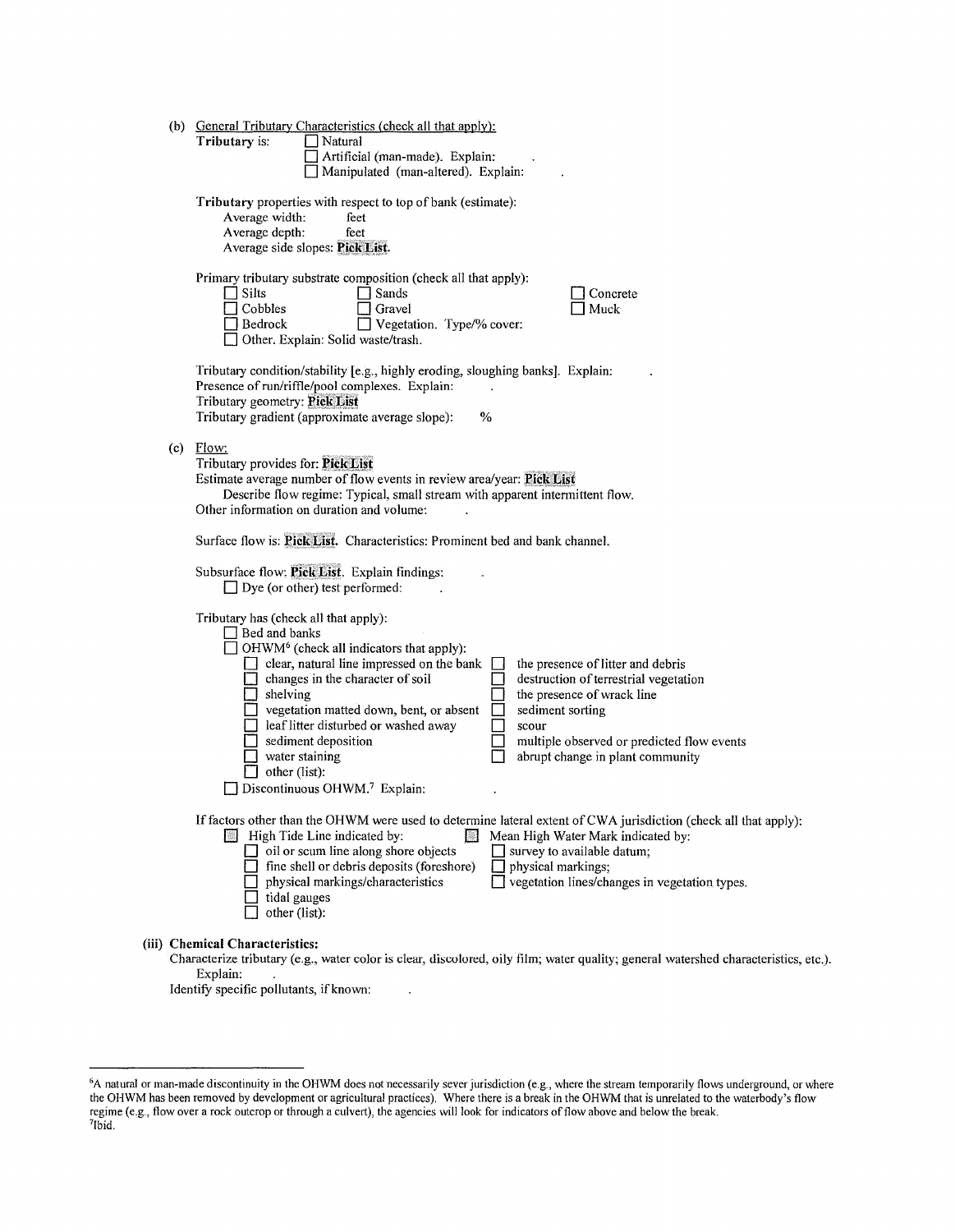# **(iv) Biological Characteristics. Channel supports (check all that apply):**

- Riparian corridor. Characteristics (type, average width):
- Wetland fringe. Characteristics:
- $\Box$  Habitat for:
	- **D** Federally Listed species. Explain findings:
	- **D** Fish/spawn areas. Explain findings:
	- **D** Other environmentally-sensitive species. Explain findings:

 $\Box$  Aquatic/wildlife diversity. Explain findings:

### **2. Characteristics of wetlands adjacent to non-TNW that flow directly or indirectly into TNW**

## **(i) Physical Characteristics:**

(a) General Wetland Characteristics:

Properties:

Wetland size: 0.08 acres

Wetland type. Explain: The suspect wetland is a wet depression located along a piped drainage feature that appears to be connected to the storm water system.

Wetland quality. Explain: The wetland was of poor quality as it was incoroporated into the property storm water management system, the feature was artificailly lined with stone.

Project wetlands cross or serve as state boundaries. Explain:

(b) General Flow Relationship with Non-TNW:

Flow is: **Ephemeral flow**. Explain: Area appears to generally contain standing water, but as the feature is connected to the stormwater system, flow occurs during and immediately following rain events.

> Surface flow is: Pick List Characteristics:

Subsurface flow: Unknown. Explain findings:  $\Box$  Dye (or other) test performed:

(c) Wetland Adjacency Determination with Non-TNW:

- $\Box$  Directly abutting
- $\Box$  Not directly abutting
	- Discrete wetland hydrologic connection. Explain:
	- □ Ecological connection. Explain:

 $\boxtimes$  Separated by berm/barrier. Explain: The area is separated from the nearest stream by culverts which were piped

underground.

mowed.

(d) Proximity (Relationship) to TNW

Project wetlands are **Pick List** river miles from TNW.

Project waters are **Pick List** aerial (straight) miles from TNW.

Flow is from: Pick List.

Estimate approximate location of wetland as within the **Pick List** floodplain.

# **(ii) Chemical Characteristics:**

Characterize wetland system (e.g., water color is clear, brown, oil film on surface; water quality; general watershed characteristics; etc.). Explain: Appeared to be part of the general watershed. Identify specific pollutants, if known:

# **(iii) Biological Characteristics. Wetland supports (check all that apply):**

- $\Box$  Riparian buffer. Characteristics (type, average width):
- $\boxtimes$  Vegetation type/percent cover. Explain: Potential wetland was in the middle of a maintianed lawn which is frequently

## D Habitat for:

- **D** Federally Listed species. Explain findings:
- **D** Fish/spawn areas. Explain findings:
- **D** Other environmentally-sensitive species. Explain findings:
- D Aquatic/wildlife diversity. Explain findings:

# **3. Characteristics of all wetlands adjacent to the tributary (if any)**

All wetland(s) being considered in the cumulative analysis: $\mathbf{\hat{j}}$ 

Approximately ( 0.09) acres in total are being considered in the cumulative analysis.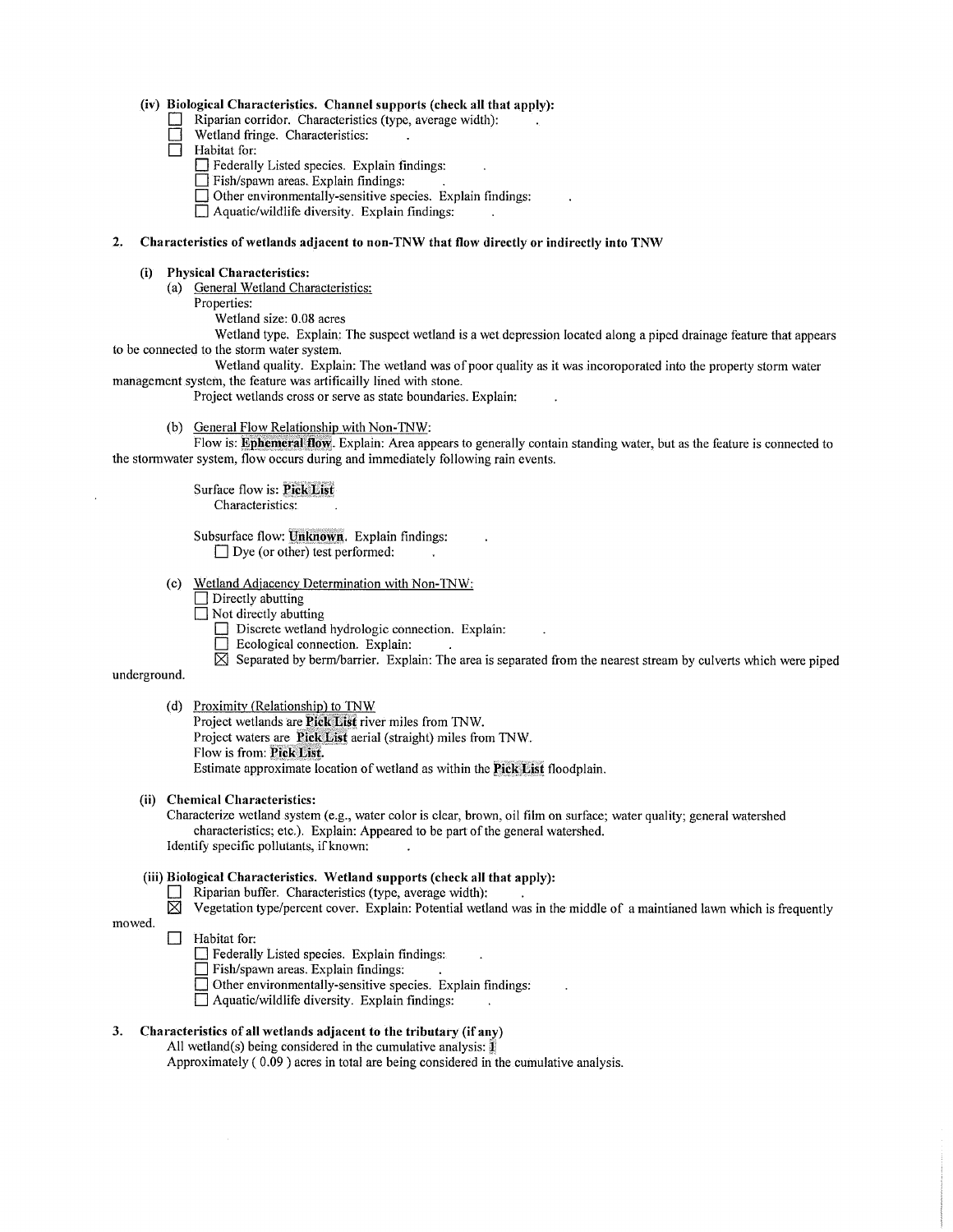For each wetland, specify the following:

| Directly abuts? $(Y/N)$ | Size (in acres) | Directly abuts? $(Y/N)$ | Size (in acres) |
|-------------------------|-----------------|-------------------------|-----------------|
|                         | 0.08            |                         |                 |

Summarize overall biological, chemical and physical functions being performed: The wetland was an open area left after a possible stream was diverted through a culvert on the Project Site. The area primarily functions now as a part ofthe stormwater system for the site and adjoining properties. The wetland is surrounded by partially graded fields and was created through grading in the area and the previous piping.

# **C. SIGNIFICANT NEXUS DETERMINATION**

**A significant nexus analysis will assess the flow characteristics and functions of the tributary itself and the functions performed by any wetlands adjacent to the tributary to determine if they significantly affect the chemical, physical, and biological integrity of a TNW. For each of the following situations, a significant nexns exists if the tributary, in combination with all of its adjacent wetlands, has more than a speculative or insubstantial effect on the chemical, physical and/or biological integrity of a TNW. Considerations when evaluating significant nexus include, but are not limited to the volume, duration, and frequency of the flow ofwater in the tributary and its proximity to a TNW, and the functions performed by the tributary and all its adjacent wetlands.** It **is not appropriate to determine significant nexus based solely on any specific threshold of distance (e.g. between a tributary and its adjacent wetland or between a tributary and the TNW). Similarly, the fact an adjacent wetland lies within or outside of a floodplain is not solely determinative of significant nexus.** 

Draw connections between the features documented and the effects on the TNW, as identified in the *Rapanos* Guidance and **discussed in the Instructional Guidebook. Factors to consider include, for example:** 

- Does the tributary, in combination with its adjacent wetlands (if any), have the capacity to carry pollutants or flood waters to TNWs, or to reduce the amount of pollutants or flood waters reaching a TNW?
- Does the tributary, in combination with its adjacent wetlands (if any), provide habitat and lifecycle support functions for fish and other species, such as feeding. nesting, spawning, or rearing young for species that are present in the TNW?
- Does the tributary, in combination with its adjacent wetlands (if any), have the capacity to transfer nutrients and organic carbon that support downstream foodwebs?
- Does the tributary, in combination with its adjacent wetlands (if any), have other relationships to the physical, chemical, or biological integrity of the TNW?

# **Note: the above list of considerations is not inclusive and other functions observed or known to occur should be documented below:**

- **1. Significant nexus findings for non-RPW that has no adjacent wetlands and flows directly or indirectly into TNWs.** Explain findings of presence or absence of significant nexus below, based on the tributary itself, then go to Section III.D:
- **2. Significant nexus findings for non-RPW and its adjacent wetlands, where the non-RPW flows directly or indirectly into TNWs.** Explain findings of presence or absence of significant nexus below, based on the tributary in combination with all of its adjacent wetlands, then go to Section III.D: The onsite feature is not likely to impact navigable waters as the nearest downstream navigable water is over 50 river miles from the site .
- **3. Significant nexus findings for wetlands adjacent to an RPW but that do not directly abut the RPW.** Explain findings of presence or absence ofsignificant nexus below, based on the tributary in combination with all of its adjacent wetlands, then go to Section III.D:

# **D. DETERMINATIONS OF JURISDICTIONAL FINDINGS. THE SUBJECT WATERS/WETLANDS ARE (CHECK ALL THAT APPLY):**

- **1. TNWs and Adjacent Wetlands.** Check all that apply and provide size estimates in review area:<br>TNWs: linear feet width (ft), Or, acres.  $B$  The TNWs: width (ft), Or, acres.  $\blacksquare$  Wetlands adjacent to TNWs:
- **2. RPWs that flow directly or indirectly into TNWs.** 
	- 11] Tributaries ofTNWs where tributaries typically flow year-round are jurisdictional. Provide data and rationale indicating that tributary is perennial: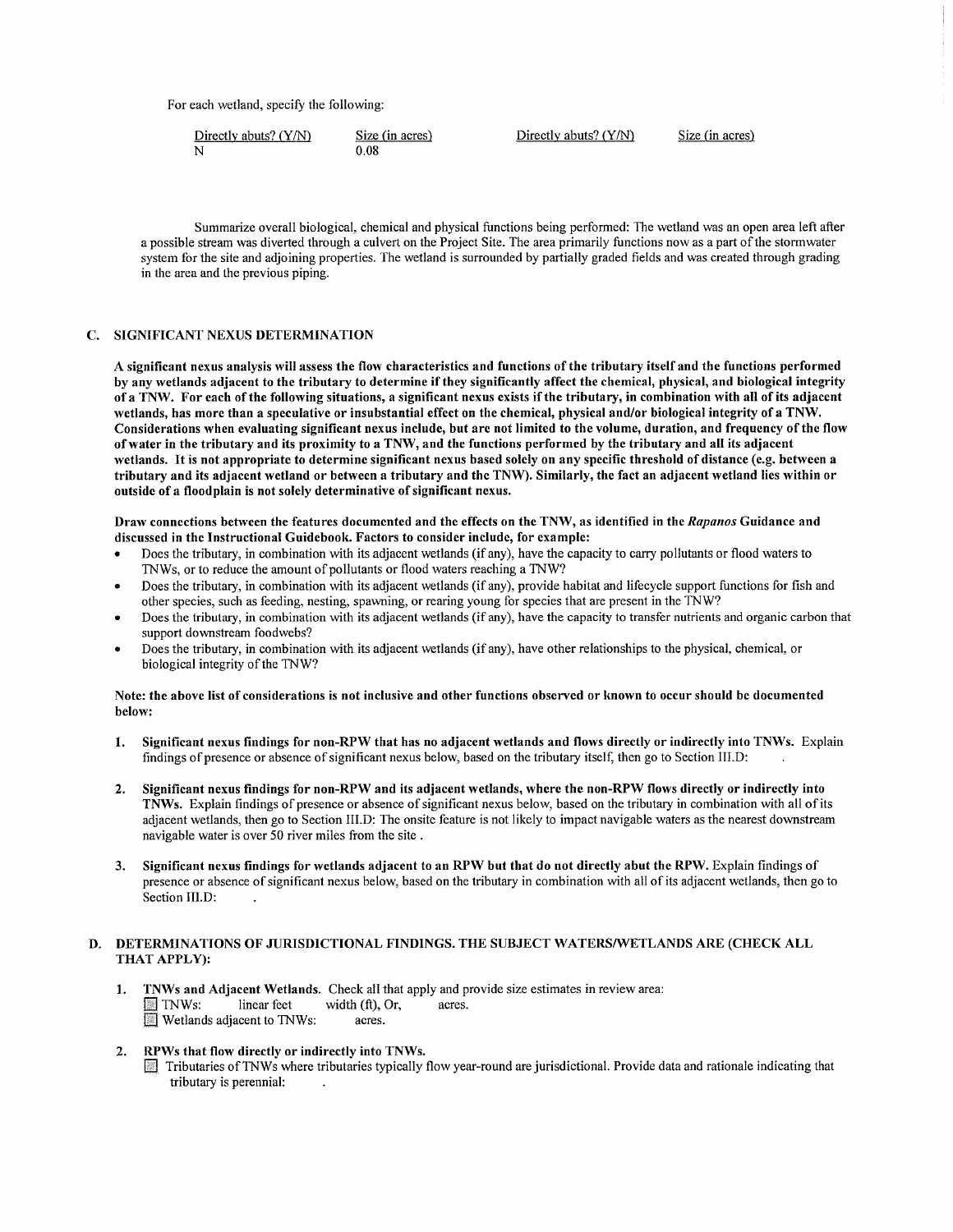$\Box$  Tributaries of TNW where tributaries have continuous flow "seasonally" (e.g., typically three months each year) are jurisdictional. Data supporting this conclusion is provided at Section III.B. Provide rationale indicating that tributary flows seasonally: Intermitent streams identified on the property.

Provide estimates for jurisdictional waters in the review area (check all that apply):

Tributary waters: linear feet width  $(ft)$ .<br>Other non-wetland waters: acres

Other non-wetland waters:

Identify type(s) of waters:

# **3. Non-RPWs<sup>8</sup>that flow directly or indirectly into TNWs.**

Waterbody that is not a TNW or an RPW, but flows directly or indirectly into a TNW, and it has a significant nexus with a 1NW is jurisdictional. Data supporting this conclusion is provided at Section III.C.

Provide estimates for jurisdictional waters within the review area (check all that apply):<br>
Tributary waters: linear feet width (ft).

- Tributary waters: linear feet<br>
Other non-wetland waters: acres.
	- Other non-wetland waters:
		- Identify type(s) of waters:
- **4. Wetlands directly abutting an RPW that flow directly or indirectly into TNWs.**

Wetlands directly abut RPW and thus are jurisdictional as adjacent wetlands.

- 0 Wetlands directly abutting an RPW where tributaries typically flow year-round. Provide data and rationale indicating that tributary is perennial in Section III.D.2, above. Provide rationale indicating that wetland is directly abutting an RPW:
- [E Wetlands directly abutting an RPW where tributaries typically flow "seasonally." Provide data indicating that tributary is seasonal in Section III.B and rationale in Section III.D.2, above. Provide rationale indicating that wetland is directly abutting an RPW:

Provide acreage estimates for jurisdictional wetlands in the review area: acres.

**5. Wetlands adjacent to but not directly abutting an RPW that flow directly or indirectly into TNWs.**  Wetlands that do not directly abut an RPW, but when considered in combination with the tributary to which they are adjacent and with similarly situated adjacent wetlands, have a significant nexus with a 1NW are jurisidictional. Data supporting this conclusion is provided at Section 111.C.

Provide acreage estimates for jurisdictional wetlands in the review area: acres.

- **6. Wetlands adjacent to non-RPWs that flow directly or indirectly into TNWs.** 
	- [] Wetlands adjacent to such waters, and have when considered in combination with the tributary to which they are adjacent and with similarly situated adjacent wetlands, have a significant nexus with a 1NW are jurisdictional. Data supporting this conclusion is provided at Section III.C.

Provide estimates for jurisdictional wetlands in the review area: acres.

7. **Impoundments of jurisdictional waters.<sup>9</sup>**

As a general rule, the impoundment of a jurisdictional tributary remains jurisdictional.

- **EXECUTE:** Demonstrate that impoundment was created from "waters of the U.S.," or Demonstrate that water meets the criteria for one of the categories present
- **EXECUTE:** Demonstrate that water meets the criteria for one of the categories presented above (1-6), or<br>
Demonstrate that water is isolated with a nexus to commerce (see F below)
- Demonstrate that water is isolated with a nexus to commerce (see E below).
- **E. ISOLATED [INTERSTATE OR INTRA-STATE] WATERS, INCLUDING ISOLATED WETLANDS, THE USE, DEGRADATION OR DESTRUCTION OF WHICH COULD AFFECT INTERSTATE COMMERCE, INCLUDING ANY SUCH WATERS (CHECK ALL THAT APPLY): <sup>10</sup>**

[] which are or could be used by interstate or foreign travelers for recreational or other purposes.

8 See Footnote# 3.

<sup>&</sup>lt;sup>9</sup> To complete the analysis refer to the key in Section III.D.6 of the Instructional Guidebook.<br><sup>10</sup> Prior to asserting or declining CWA jurisdiction based solely on this category, Corps Districts will elevate the action review consistent with the process described in the Corps/EPA *Memorandum Regarding CWA Act Jurisdiction Following Rapanos.*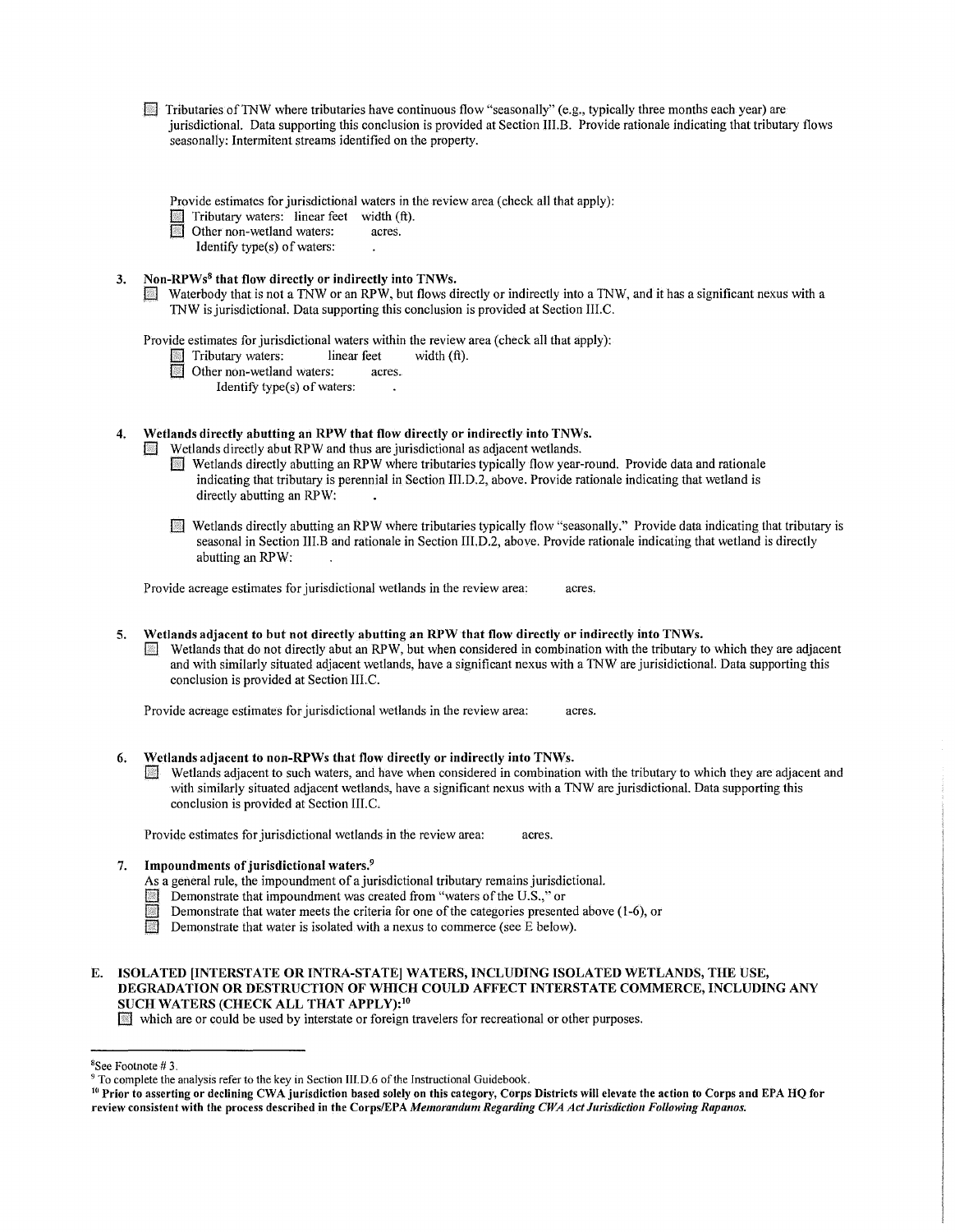$\blacksquare$  from which fish or shellfish are or could be taken and sold in interstate or foreign commerce.<br>which are or could be used for industrial purposes by industries in interstate commerce.

which are or could be used for industrial purposes by industries in interstate commerce.

Interstate isolated waters. Explain:

Other factors. Explain:

**Identify water body and summarize rationale supporting determination:** 

Provide estimates for jurisdictional waters in the review area (check all that apply):<br>
Tributary waters: linear feet width (ft).

- $\Box$  Tributary waters: linear feet  $\Box$  Other non-wetland waters: acres.
- Other non-wetland waters:

Identify type(s) of waters:<br>tands: acres.

Wetlands:

## **F. NON-JURISDICTIONAL WATERS, INCLUDING WETLANDS (CHECK ALL THAT APPLY):**

- *[]* Ifpotential wetlands were assessed within the review area, these areas did not meet the criteria in the 1987 Corps ofEngineers Wetland Delineation Manual and/or appropriate Regional Supplements.
- Q Review area included isolated waters with no substantial nexus to interstate (or foreign) commerce.
	- **Prior to the Jan 2001 Supreme Court decision in "***SWANCC***," the review area would have been regulated based solely on the** "Migratory Bird Rule" (MBR).
- Waters do not meet the "Significant Nexus" standard, where such a finding is required for jurisdiction. Explain:  $\overline{\boxtimes}$  Other: (explain, if not covered above): A depressed area (0.08-acre) was observed inline with the

Other: (explain, if not covered above): A depressed area (0.08-acre) was observed inline with the stormwater pipe system on **the property. The area is maintained, rip-rap lined ditch.** 

Provide acreage estimates for non-jurisdictional waters in the review area, where the sole potential basis of jurisdiction is the MBR factors (i.e., presence of migratory birds, presence of endangered species, use of water for irrigated agriculture), using best professional judgment (check all that apply):<br>
Non-wetland waters (i.e., ri

**D** Non-wetland waters (i.e., rivers, streams): linear feet width (ft).<br>
Lakes/ponds: acres.

Lakes/ponds: acres.<br>Other non-wetland waters:

Q Other non-wetland waters: acres. List type of aquatic resource:<br>
Wetlands: acres.

Wetlands: acres.

Provide acreage estimates for non-jurisdictional waters in the review area that do not meet the "Significant Nexus" standard, where such a finding is required for jurisdiction (check all that apply):<br>
Non-wetland waters (i.e., rivers, streams): linear feet,

- **D** Non-wetland waters (i.e., rivers, streams): linear feet, width (ft).<br>Lakes/ponds: acres.
	- Lakes/ponds:
- [J] Other non-wetland waters: List type of aquatic resource: Wetlands:<br>acres.
- *[]* acres.

# **SECTION IV: DATA SOURCES.**

- **A. SUPPORTING DATA. Data reviewed for JD (check all that apply**  checked items shall be included in case file and, where checked and requested, appropriately reference sources below):
	- **f8l** Maps, plans, plots or plat submitted by or on behalfofthe applicant/consultant:attached maps include, Site Location, USGS
	- Topographic, USFWS NWI, Soil Map, and a Wetland Delineation Map.
	- **f8l** Data sheets prepared/submitted by or on behalfofthe applicant/consultant.
		- Q Office concurs with data sheets/delineation report.
			- □ Office does not concur with data sheets/delineation report.
	- □ Data sheets prepared by the Corps:<br>□ Corps navigable waters' study:
	- Corps navigable waters' study:
	- **U.S. Geological Survey Hydrologic Atlas:** 
		- $\Box$  USGS NHD data.
		- □ USGS 8 and 12 digit HUC maps.
	- $\boxtimes$  U.S. Geological Survey map(s). Cite scale & quad name: Winder South, GA 7.5 Minute Quadrangle.<br> $\boxtimes$  USDA Natural Resources Conservation Service Soil Survey. Citation: on-line web soil survey.
	- **EX** USDA Natural Resources Conservation Service Soil Survey. Citation: on-line web soil survey.<br> **EXECUTE:** National wetlands inventory map(s). Cite name: Winder South, GA NW.<br> **EXECUTE:** FEMA/FIRM maps:
	- National wetlands inventory map(s). Cite name: Winder South, GA NW.
	- State/Local wetland inventory map(s):
	-
	- **EXALCOMENDERS** FEMA/FIRM maps:<br>100-year Floodplain Elevation is: (National Geodectic Vertical Datum of 1929)
	- **Fig. 2** Photographs:  $\hat{\boxtimes}$  Aerial (Name & Date): Aerial photograph.
		- or  $\boxtimes$  Other (Name & Date): Site photographs from October and December 2018.
		- Previous determination(s). File no. and date of response letter:
	- Applicable/supporting case law: